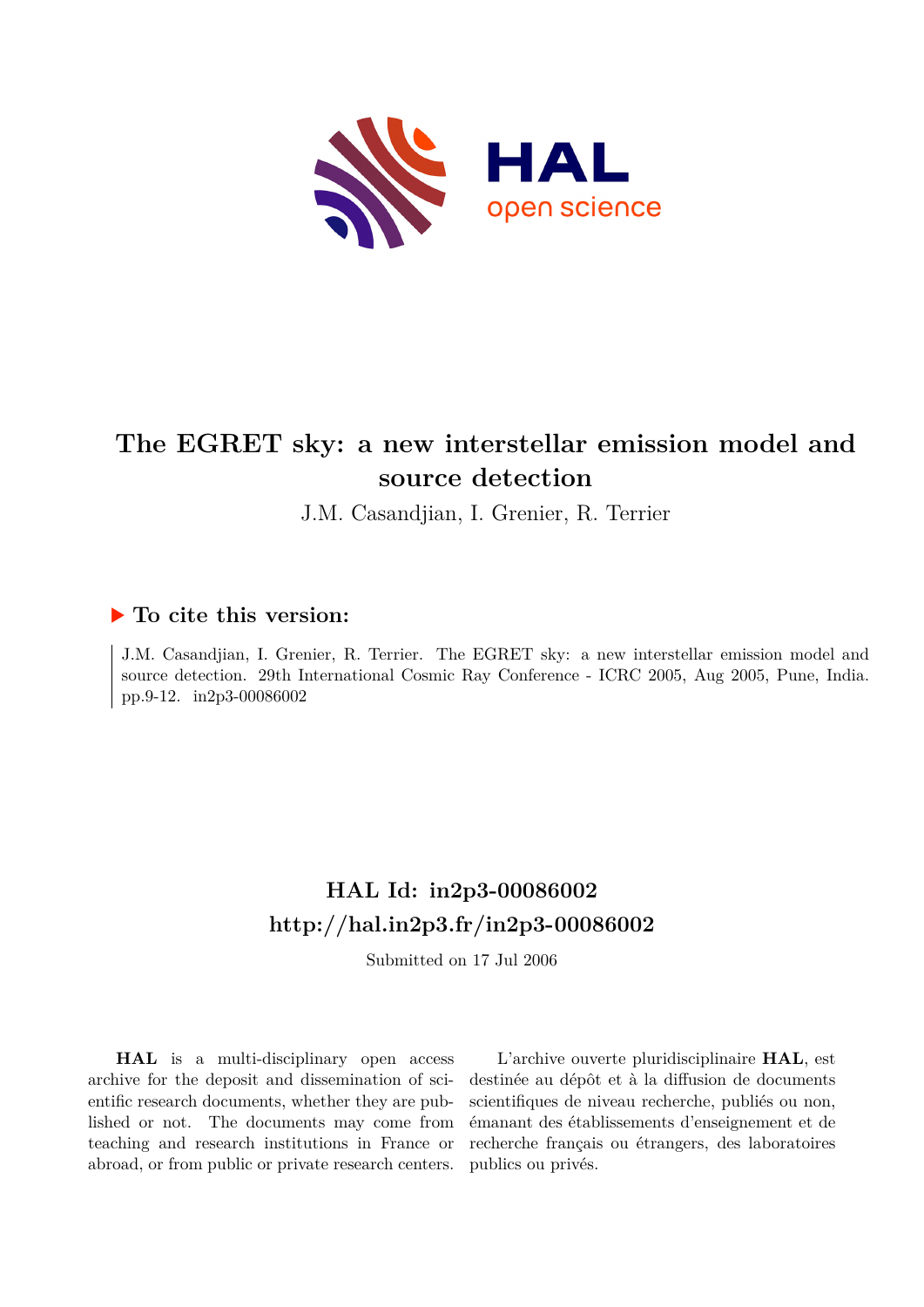## **The EGRET sky: a new interstellar emission model and source detection**

J.M. Casandjian<sup>a</sup>, I. Grenier<sup>a</sup> and R. Terrier<sup>b</sup>

*(a) AIM (CEA/Paris 7/CNRS),UMR 7158, Service d'Astrophysique, CEA Saclay, 91191 Gif/Yvette, France (b) APC (Paris 7/CNRS/CEA),UMR 7164,11 place Marcelin Berthelot, 75005 Paris, France*  Presenter: J.M. Casandjian (casandjian@cea.fr), fra-casandjian-J-abs1-og21-oral

The comparison of HI, CO, dust, and gamma-ray maps in the solar neighborhood has led to the discovery of large amounts of dark gas. The large mass and angular extent of the local dark clouds, as well as their clumpiness, imply severe revisions of the interstellar emission model to high latitudes, therefore of the detectability of a point-source above the diffuse background. We have used this new model to search for point-like sources at 5°≤|b|≤80° and we show that numerous persistent unidentified EGRET sources are not confirmed as significant sources.

## **1. Introduction**

During its nine years of operation the EGRET detector on board the *Compton Gamma Ray Observatory* has recorded gamma rays from 30 MeV to over 20 GeV in energy. The third EGRET catalogue (3EG) was published [1] from the data taken between April 1991 and October 1995 (P1234). 271 point-like sources were found above the interstellar model of Hunter et al. [2]. Among them, only 72 were firmly identified as blazars or pulsars. The remaining 197 unidentified sources have been extensively studied, individually or collectively. Their variability, energy spectra, multi-wavelength counterparts, and spatial distribution were analyzed [3]. A significant correlation with the Gould Belt was suggested for the persistent sources [4,5,6] leading to a decomposition into at least three classes: bright sources a few kpc away in the Galactic disc, faint local sources associated with the Gould Belt, and extragalactic sources.

Since the Galactic and extragalactic diffuse emissions contribute about 90% of the EGRET photons, the knowledge of the gas content of the Galaxy and its radiation field is crucial for the source detection. A precise model is needed to accurately determine the number, position and flux of the sources. The recent comparison of interstellar gas tracers in the solar neighborhood (HI and CO lines from the atomic and molecular gas, dust thermal emission, and  $\gamma$  rays from cosmic-ray interactions with gas) has unveiled vast clouds of cold dust and dark gas [7]. Cosmic rays in the dark gas radiate in gamma rays through pion production and decay as well as bremsstrahlung. A new interstellar emission model has been developed to include this new gas component.

## **2. Interstellar emission**

Assuming energetic cosmic rays uniformly penetrate all gas phases in the local interstellar medium, within a kpc, the γ-ray intensity in each direction can be modeled as a linear combination of gas column-densities (HI, H2 from CO, and dark gas), the Galactic inverse Compton intensity, and an isotropic extragalactic background intensity. The predicted map in photon counts, with the different component emissivities as free parameters, is fitted to the γ-ray data using a maximum-likelihood test with Poisson statistics [7,8]. The N(HI) column-densities come from the recent Leiden/Argentina/Bonn HI data cube for a spin temperature of 120 K [9,10,11,12], and the velocity-integrated W(CO) brightness temperature map from the CfA compilation [13,14]. The dust reddening  $E(B-V)$  map comes from the 100 $\mu$ m and 240 $\mu$ m data from IRAS and DIRBE after correction to a uniform temperature of 18.2 K [15]. As a template for the dark gas, we have used residual dust maps after removal of the E(B-V) part linearly correlated with N(HI) and W(CO) [7]. The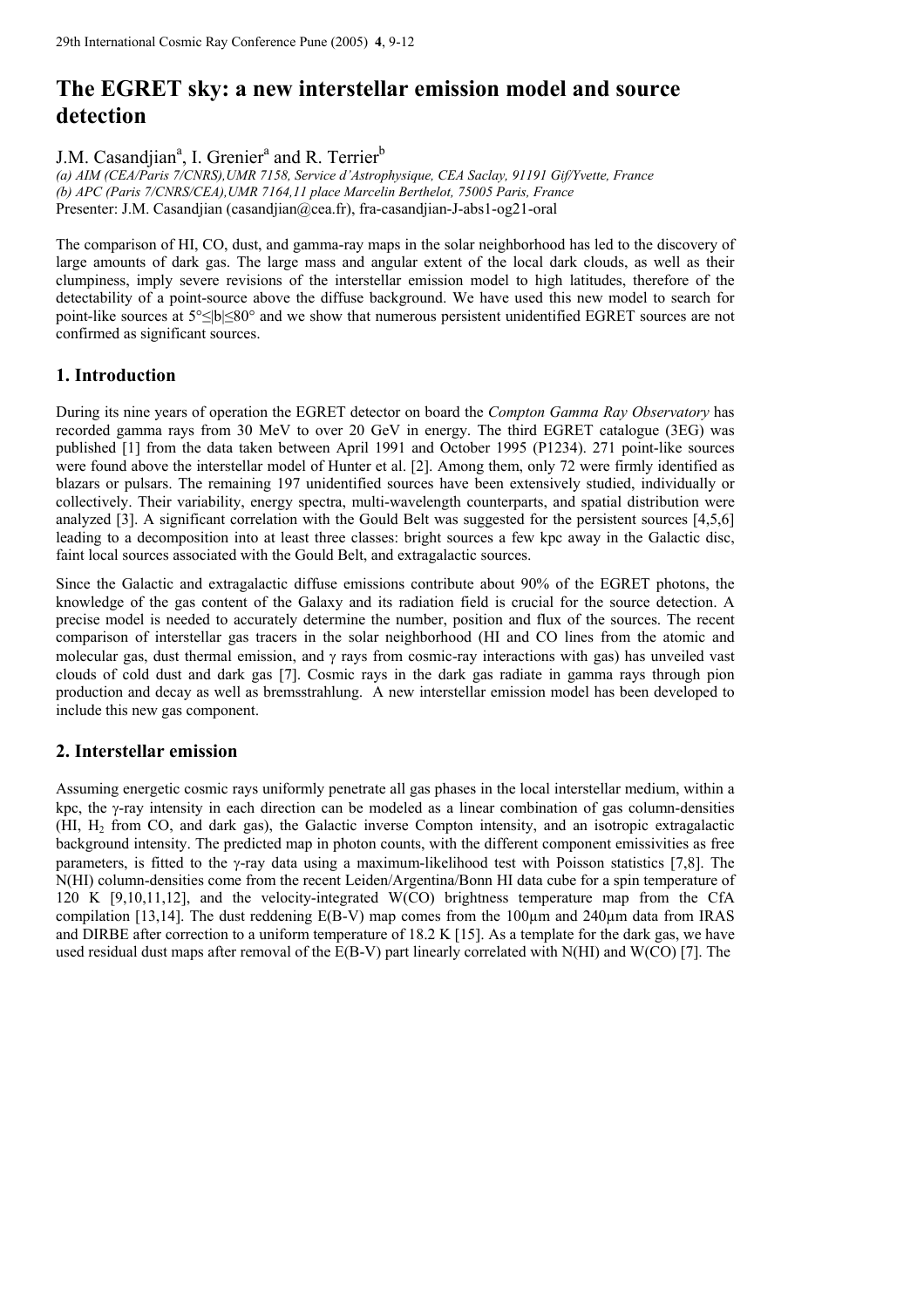inverse Compton map was calculated with GALPROP 45-600202. Emission from energetic electrons in the nearby radio loops is traced by the 408 MHz synchrotron map [16]. More information is given in the



**Figure 1.** Latitude and longitude distributions of the EGRET photons above 100MeV. The EGRET data are in blue, our new diffuse model in red.

companion paper [8]. The validity of this model is limited to  $|b| \geq 5^{\circ}$ [7]. The longitude and latitude distribution displayed in Figure 1 illustrate the very good fit to the EGRET data above 100MeV.

#### **3. Source detection**

To evaluate the impact of the dark gas on source detection and on the results of the 3EG catalogue, we have used a detection method as close as possible to that of the catalogue. There are, however, slight differences. The catalogue positions are extracted from the viewing period in which the source was most significantly detected whereas we obtain it from the cumulative P1234 map. The data itself have slightly changed. We have used the counts and exposure

maps available from the CGRO Science Support Center that were reprocessed after the catalogue publication. We have used the same likelihood code LIKE [17] for source detection as that used for the catalogue. We concentrate here on the *persistent* sources, namely those significantly detected ( $\geq$  5 $\sigma$  at  $|b|$   $\leq$  $10^{\circ}$ ,  $\geq 4\sigma$  at  $|b| \geq 10^{\circ}$ ) in the cumulative P1234 data.

The spectral indices of the three strongest sources, the Crab, Geminga and Vela pulsars, were respectively set to 2.1, 1.5 and 1.7 and to 2.0 for all the other sources. We divided the cartesian (l,b) map in 18 regions to search for point-like sources. For each region a likelihood test statistics (TS) map was computed. Significant excesses ( $\geq$  3 $\sigma$ ) were analyzed iteratively, starting for the most significant one. An excess position is first calculated from the centroid of the 50% confidence ellipse around the TS peak. For this source and all those previously detected within 20 degrees of this one, a position and flux optimization iteration was performed. This procedure was used in a loop until no excess above 2.5  $\sigma$  were left. Reducing the detectability threshold decreases the risk of having a weak source shadowed by a stronger closeby neighbour. Once all the sources in

a region were found, we removed the sources with  $TS < 3\sigma$  and recalculated iteratively the flux for all the others. At this stage, source positions were calculated from the centroid of the 95% confidence ellipse.

Then all the sources from the 18 regions were merged and a flux optimization was performed for the whole sky map to take into account the mutual influence of sources close a region border. The importance of this step is lowered by the fact than in the individual source detections, sources previously detected just outside the region borders were also included. At the end of the procedure, a global TS map was calculated to verify that no excess above  $3\sigma$  was left. This procedure was repeated at energies  $>100$ MeV, 300MeV-1GeV, and >1GeV and we used the most accurately determined position and optimized the flux above 100MeV at this given position. At  $|b| > 60^\circ$ , the same procedure was used in equatorial coordinates (for E>100 MeV only).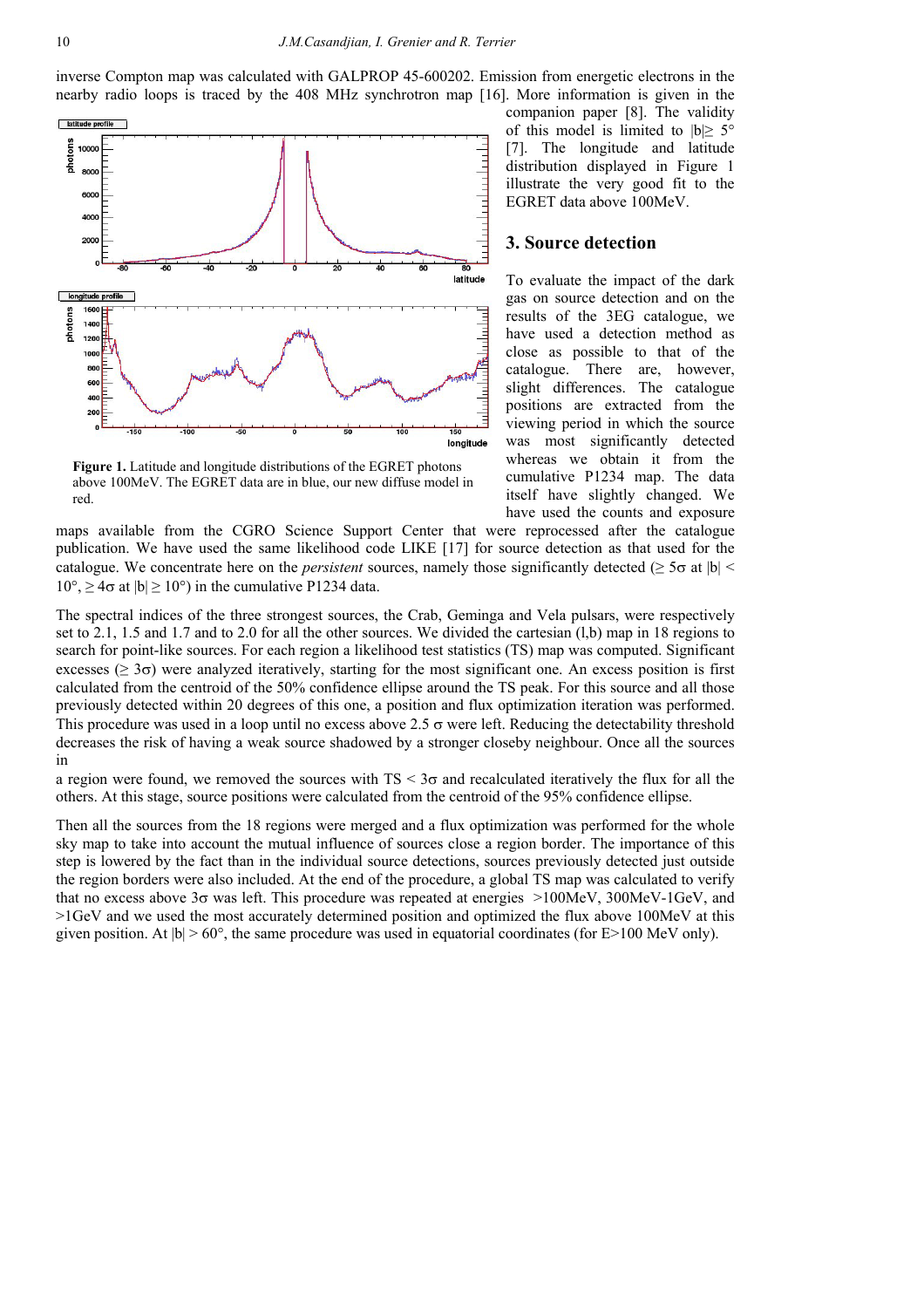## **4. Evaluation of the method**

To evaluate our method, we have first used the same interstellar emission model at all latitudes as for the 3EG catalogue. Our analysis yields 169 persistent sources with a detection significance above 5 $\sigma$  at  $|b| < 10^{\circ}$ 



**Figure 2.** Relative flux difference between the 3EG and present estimates for persistent sources in cycles 1-4 at energies  $E > 100MeV$ . The Gaussian curve that best fits the distribution has an 8% dispersion.

and  $4\sigma$  at higher latitude. The 3EG catalogue lists 174 persistent ones with the same criterion, but 18 of them, very near the detection threshold, have dropped below the threshold in the new analysis or moved to a position outside the error box. Conversely, we have found 18 significant sources that are not listed or have a different position in the EGRET catalogue. To compare positions, we have used a match test with a completeness of 99%. If we release this criterion and allow a slight shift in position, the number of 3EG sources without a match falls to 11, among which 9 were statistically weak excesses, only  $0.5 \sigma$  above the threshold.

Figure 2 shows the relative flux difference for the persistent sources between the 3EG and our estimate. This difference can be mainly attributed to the data reprocessing by the EGRET team after

the catalogue was published. We indeed obtain the same distribution when we measure the 3EG source fluxes at their catalogued position with the new photons and exposure maps.



**Figure 3**. Distributions (in Galactic coordinates) of (a) the 67 persistent unidentified 3EG sources at  $|b| > 2.5^\circ$  and the Gould Belt [5]; (b) the 49 3EG persistent sources at  $|b| > 5^\circ$  that do not pass the detection criteria with the new diffuse emission model including the nearby dark clouds.

In conclusion, our method compares well with the 3EG analysis. Most of the sources were found at a consistent position and within 20% in flux. The only differences between the two source lists arise very near the detection threshold where flux variations from the reprocessed data make several sources move up or drop below the threshold. A few sources were found at a different position.

#### **5. Results**

The same automatic procedure has been applied to the data at  $5^{\circ}$  \|b| \equal 80^{\pi using the diffuse emission model described above instead of the EGRET one. We have found 96 persistent sources with a detection significance above  $5\sigma$  at  $|b|$ <10° and  $4\sigma$  at higher latitude, whereas 129 ones are given in the 3EG catalogue in this latitude range. 19 new significant sources do not have a 3EG counterpart and 49 3EG persistent sources did not pass the detection threshold in the new analysis or were found at a different position. A dozen of the latter are not confirmed in the